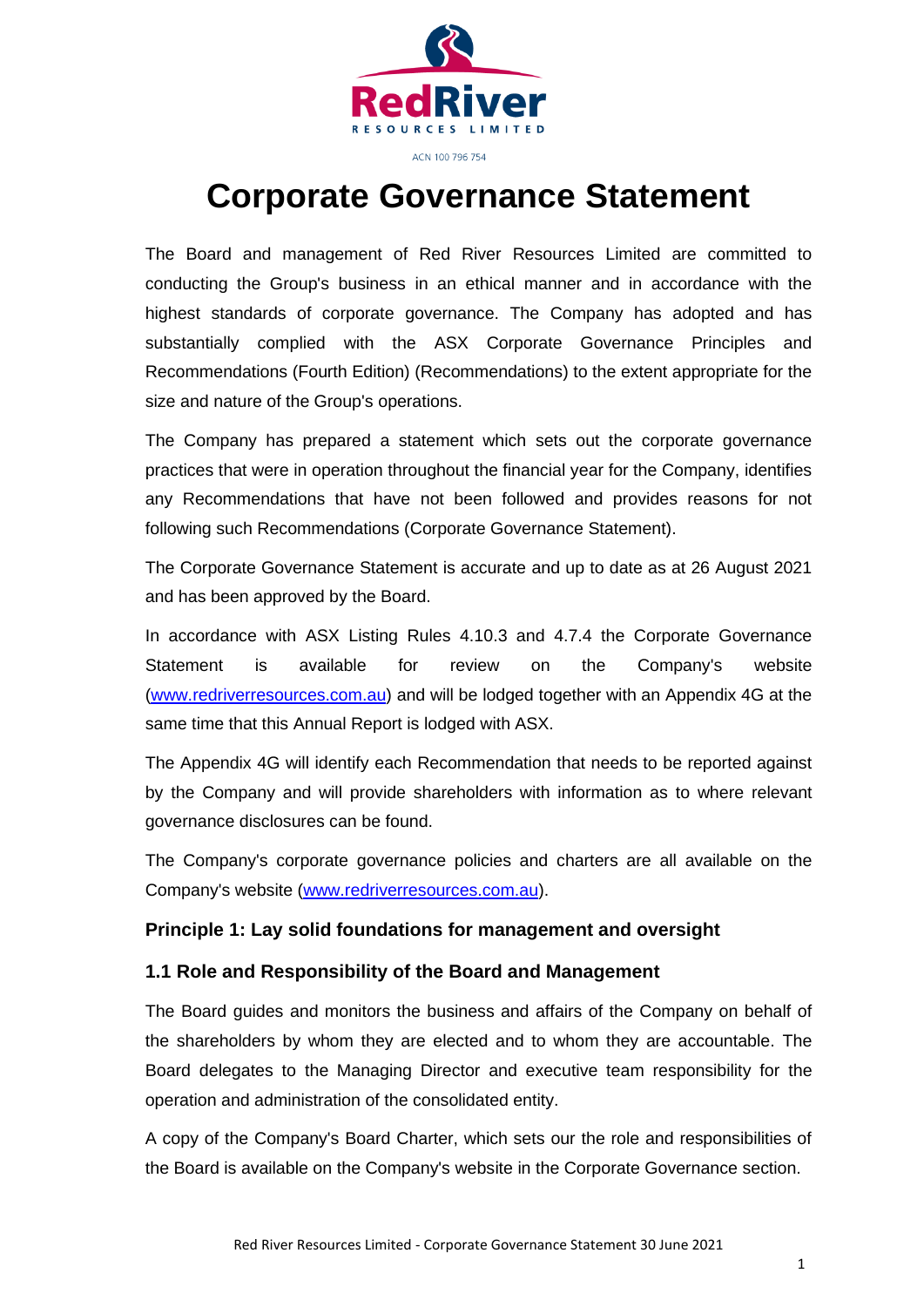

#### ACN 100 796 754

#### **1.2 - 1.3 Director Appointment and Election**

The Nomination and Remuneration Committee was formed during the 2016 financial year and will perform appropriate checks on the candidates for the Board including checks as to the candidate's character, experience, education, criminal record and bankruptcy history. Where appropriate, external consultants may be engaged to assist in searching for candidates and undertaking relevant checks.

The Company will continue to provide information to shareholders about Directors seeking re-election or a candidate seeking election to the Board, including their relevant qualifications, experience and skills as well as details of any other listed directorships held in the preceding 3 years, whether the Director is considered to be independent and a recommendation by the Board in respect of the re-election or election as a Director.

Each Director will be given a letter upon his or her appointment which outlines the Directors duties, obligations, remuneration, expected time commitments and notification of the Company's policies.

Senior executives including the Managing Director have a formal services agreement setting out the terms of their employment.

#### **1.4 Company Secretary**

The Company Secretary is responsible for co-ordination of all Board business, including board calendar, agendas, board papers, minutes, communications with regulatory bodies, ASX, ASIC and all other statutory and other filings. The Company Secretary is accountable to the Board and all Directors have access to the Company Secretary. The decision to appoint or remove the company secretary is made by the Board.

#### **1.5 Diversity Policy**

The Board has introduced a formal diversity policy and is measuring against the Policy, however as yet has not set any hard targets for diversification. The Board will continue to monitor the effectiveness of its current policy and will review as and when needed. The Company currently has 21 female employees, representing 15.00% of all Company employees.

#### **1.6 - 1.7 Performance Assessment**

The Board considers that at this time no efficiencies or other benefits would be gained by introducing formal evaluations. In the future, as the Company grows and increases in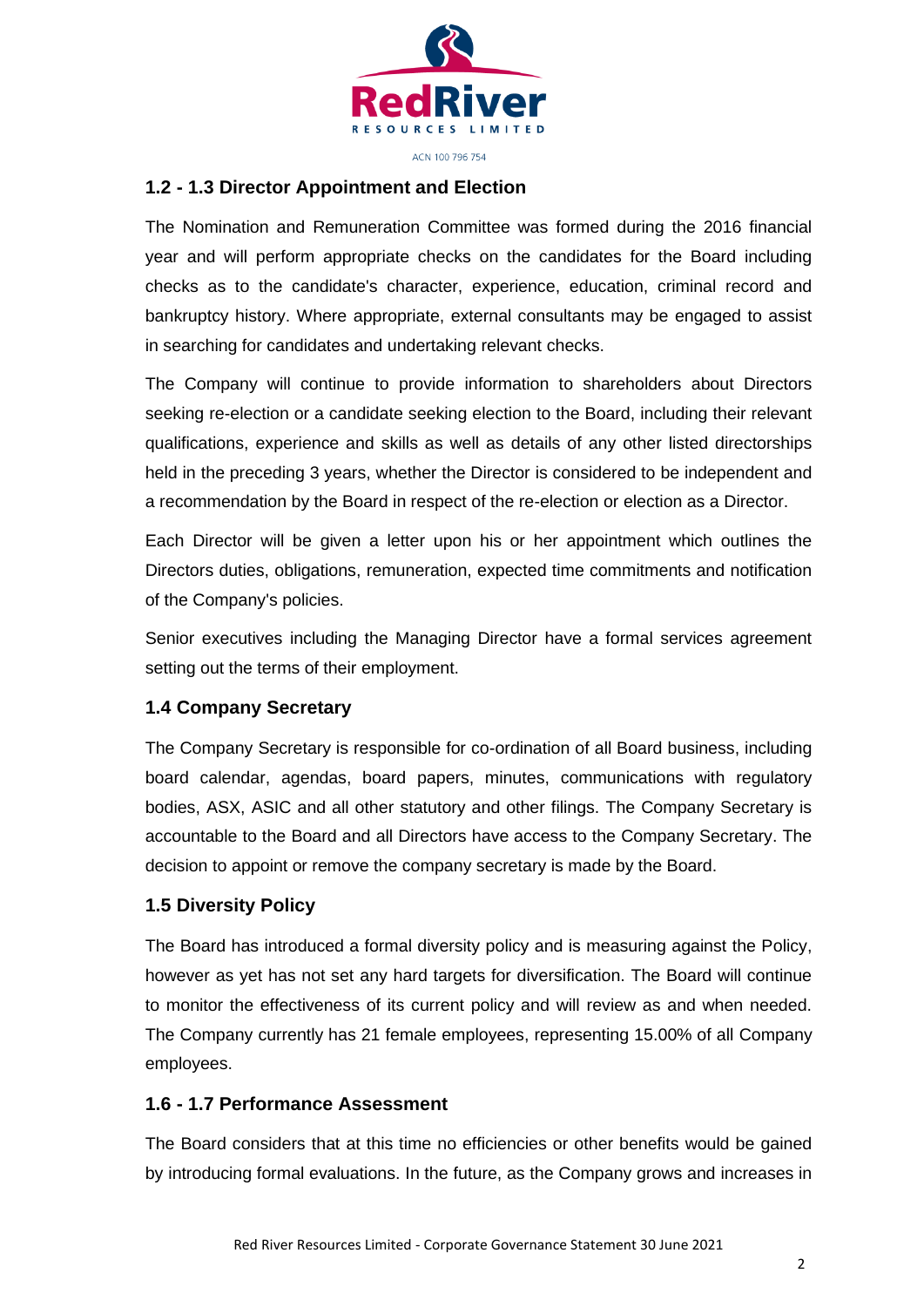

size and activity, the Board will establish formal Board and individual director evaluation processes.

During the 2021 financial year, the Nomination and Remuneration Committee continued to monitor managements performance and executive remuneration in conjunction with the previously implemented company wide plan which included short-term and longterm incentives which are to be measured against a discrete list of key performance indicators. Shareholders approved the current Performance Rights Plan Hurdles at the 2020 General Meeting held in November 2020.

The Board review and set STI and LTI hurdles yearly based on a review the past and expected future performance of the business. The LTI hurdles are disclosed in the Annual Report each year and are tabled in the Annual General Meeting Notice of Meeting document, which is provided to shareholders each year.

As the Company moves towards the next stage of growth of the Thalanga operations and after finalising the long term plan for Hillgrove, it's anticipated that the Board will complete its skills review and develop a matrix for training and assessment.

# **Principle 2: Structure of the Board to be effective and add value**

#### **2.1 Nomination Committee**

During the 2021 financial year the Company had a Nomination & Remuneration Committee. The Nomination & Remuneration Committee comprised of independent non-executive Directors (being, Mr. Mark Hanlon and Mr. Brett Fletcher) and was chaired by Mr. Fletcher who is an independent Director. The charter of the committee is disclosed on the Company's website in the Corporate Governance section. Since the resignation of Mr. Black (in August 2018), the committee have not appointed a new nonexecutive director committee member due to the size of the Company board. With the appointment of Mr. Ian Smith as a non-executive director of the Company, the nomination committee will revert back to three non-executive members.

The Company complies with Principle 2.1(a) in all other material respects.

Details of the number of times the committee met throughout the period and the individual attendances of the members at those meetings are disclosed in the Directors' Report. Where necessary, the Board seeks advice of external advisors in connection with the suitability of applicants for Board membership.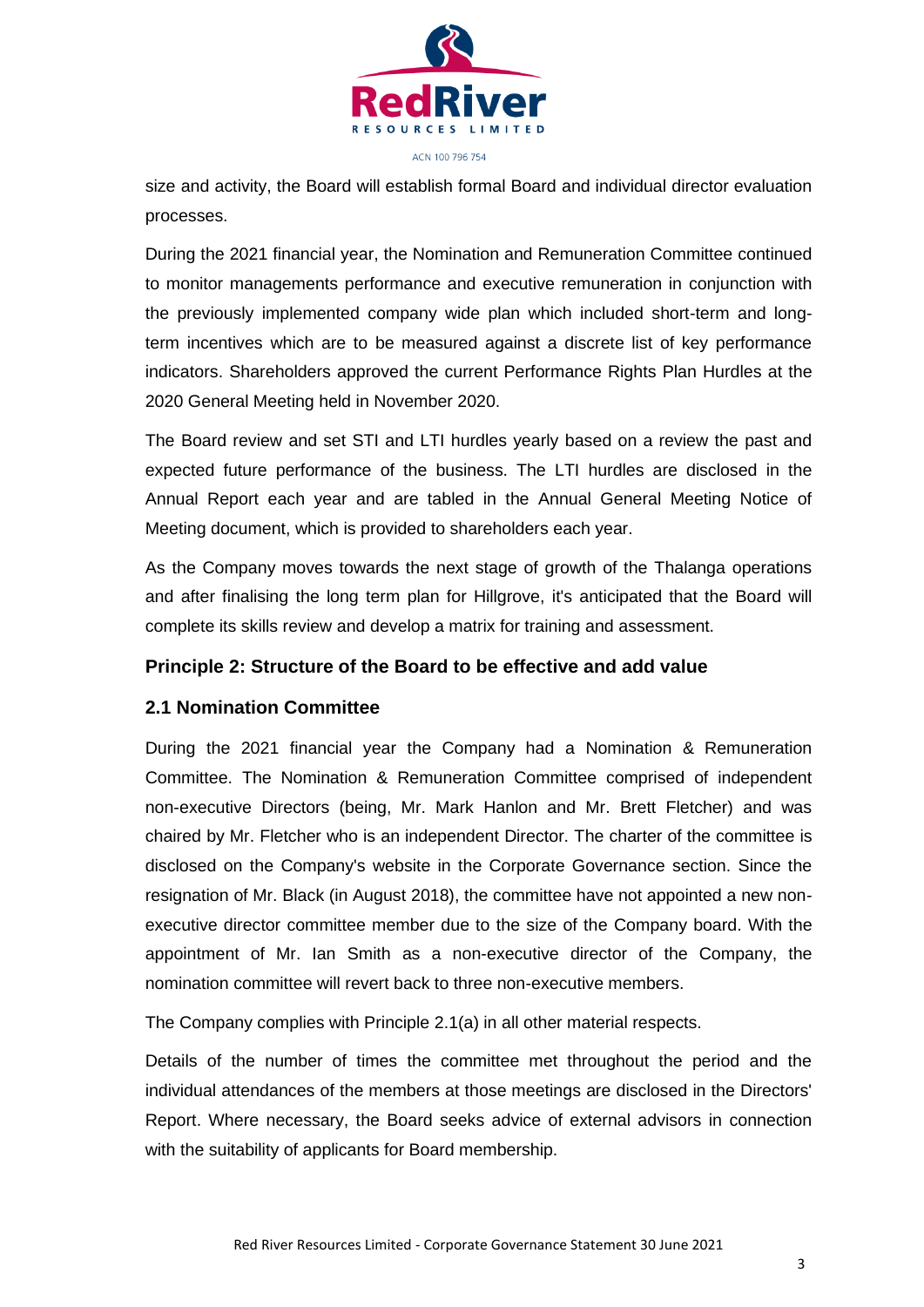

# **2.2 Skills Matrix**

While no formal documented skills matrix has been completed, via the review of prospective directors, the Board has established a diverse skills base across its members including, corporate finance, capital raising, operations, exploration, ASX listed companies, commercial and policies and procedures as well as other areas of business.

The skills, experience and expertise relevant to the position of each Director who is in office at the date of the financial report and their term of office are detailed in the Directors Report of the 2021 Annual Report.

# **2.3 - 2.6 Composition of the Board**

Details of the Board of Directors, their appointment dates, and independence status are as follows:

| <b>Name of Director</b> | <b>Position</b>                                      | Independence<br><b>Status</b> | Tenure                   |
|-------------------------|------------------------------------------------------|-------------------------------|--------------------------|
| Mr. Brett Fletcher      | Non-executive Director and<br>Non-executive Chairman | Independent                   | 1/05/2015<br>- current   |
| Mr. Mel Palancian       | <b>Managing Director</b>                             | Non independent               | 17/10/2014<br>- current  |
| Mr. Donald Garner       | <b>Executive Director</b>                            | Non independent               | 31/03/2014<br>22/04/2021 |
| Mr. Ian Smith           | Non-executive Director                               | Independent                   | 22/04/2021<br>– current  |
| Mr. Mark Hanlon         | Non-executive Director                               | Independent                   | 01/10/2015<br>- current  |

With the exception of Mr. Mel Palancian (Managing Director) as a full time executive, each of the other current Directors are considered to be independent within the criteria described in Box 2.3. Former director, Mr. Donald Garner (resigned 20/04/2021), was also an executive director of the Company.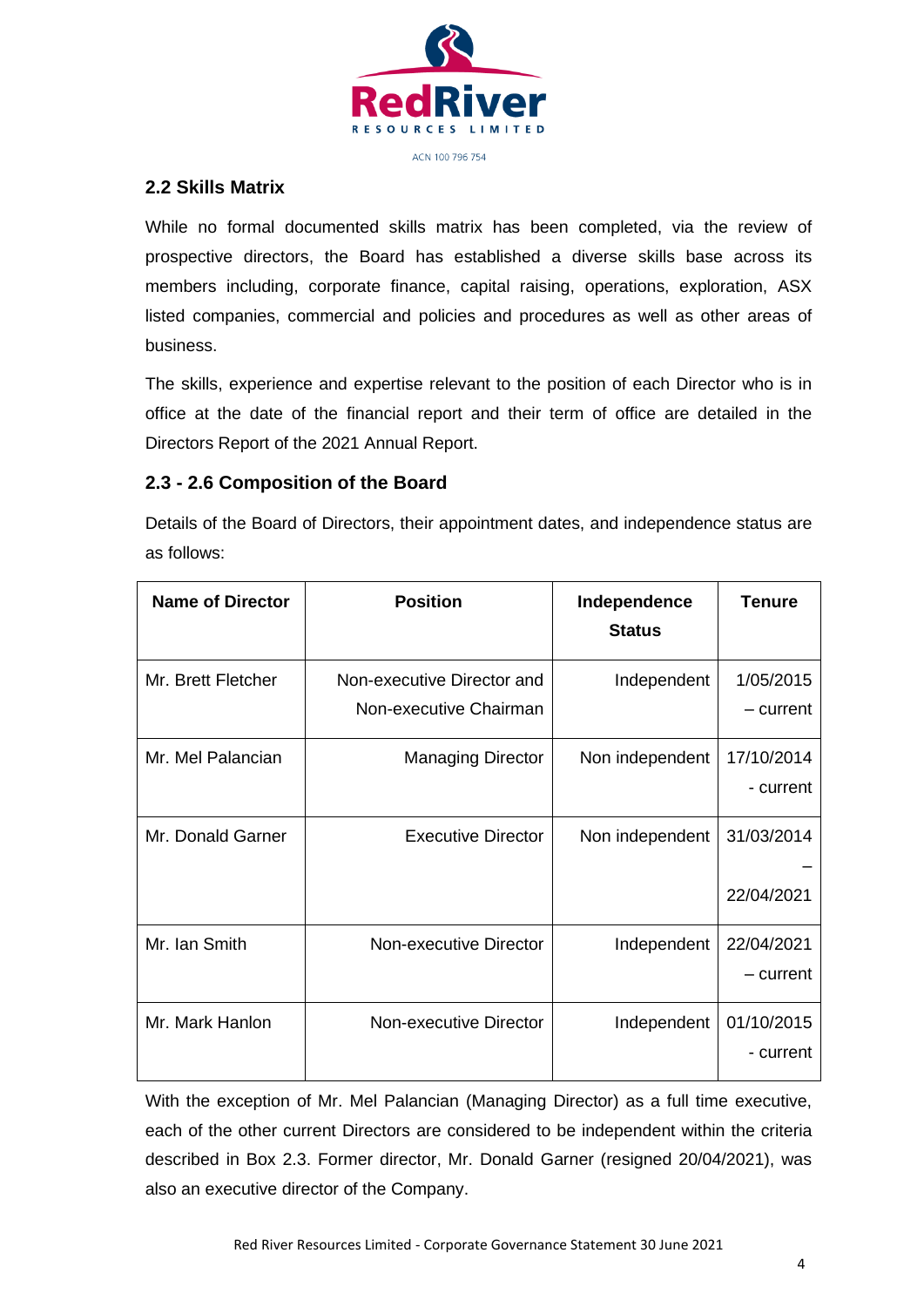

The chair of the Board is an independent Director and is not the CEO of the Company.

The Company has policies and procedures in place to assist Directors in fulfilling their responsibilities. When Directors join the Board, they undertake a comprehensive induction program, which includes information on the Company's core values, strategy, objectives, as well as its governance framework and operations. New Directors also meet with senior management to gain a better appreciation of the Company's operations and capabilities. The Board receives ongoing governance updates as required, including in relation to recent legislation and regulatory changes and developments in corporate governance. All Directors have ongoing access to information on the Company's operations and the Company's senior management. The Company provides the capacity for any Director to obtain separate professional advice on any matter being discussed by the board and for the Company to pay the cost incurred.

#### **Principle 3: Instil a culture of acting lawfully, ethically and responsibly**

#### **3.1 - 3.2 Company Values and Code of Conduct**

The Board has drawn up a formal Code of Conduct to guide Board members, executives and employees in carrying out their duties and responsibilities, to guide compliance with legal and other obligations and to maintain confidence in the Company's integrity. The Code of Conduct sets out the Company's Values of acting with respect, action and results. Executives and employees are encouraged to report to Board members any concerns regarding potentially unethical practices.

The code of conduct is disclosed on the Company's website in the Corporate Governance section.

#### **3.3 Whistle-blower Policy**

The Company is in the process of setting up a Whistle-blower Policy, including the introduction of an anonymous 'hotline'. Once the Policy has been enacted it will be uploaded to the Company website.

#### **3.4 Anti-bribery and Corruption Policy**

The Company is considering the introduction of an Anti-bribery and Corruption Policy and what it should encompass. Once the Policy has been enacted it will be uploaded to the Company website.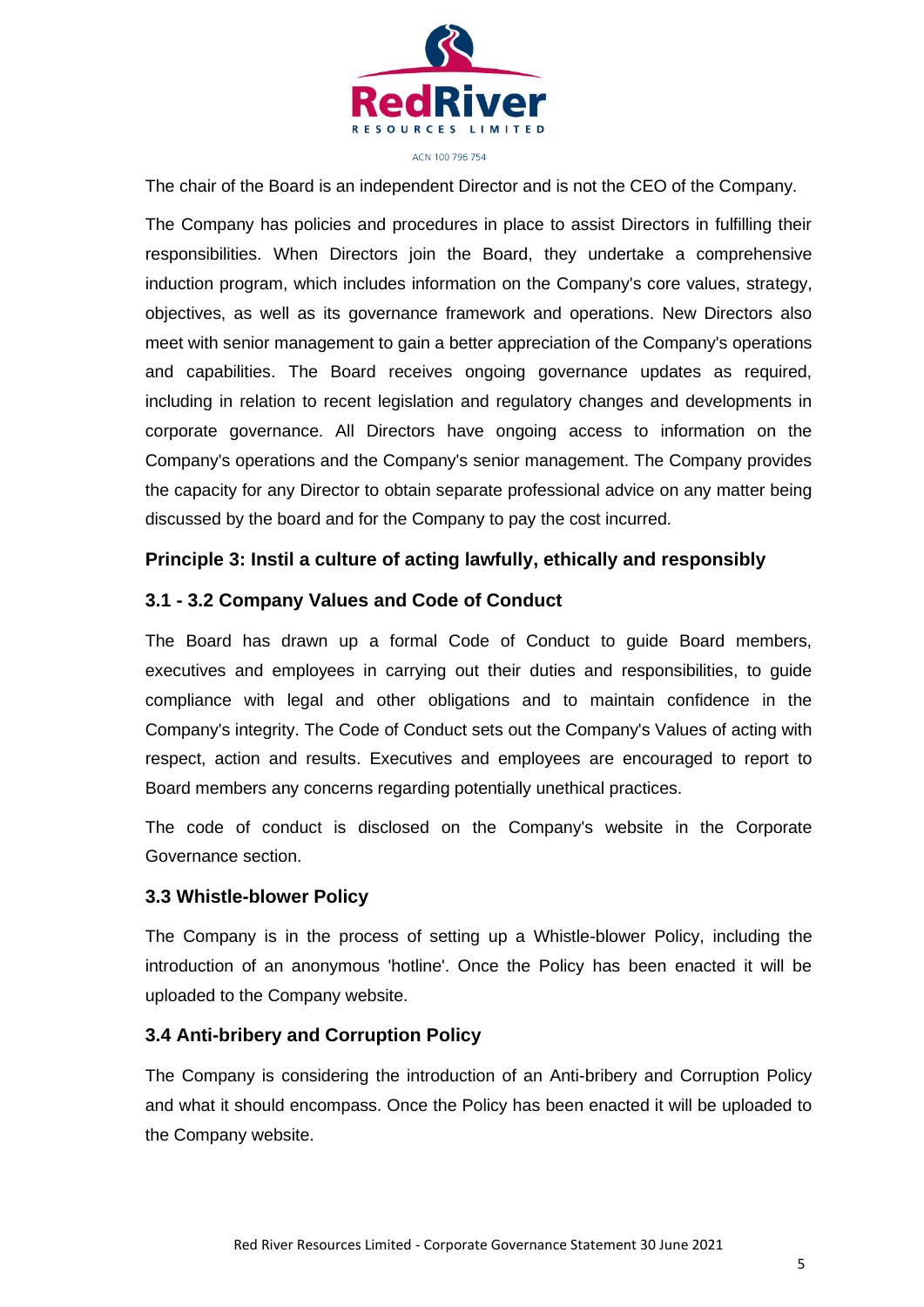

#### **Principle 4: Safeguard the integrity of corporate reports**

#### **4.1 Audit Committee**

The Board has established an Audit & Risk Committee which plays a key role in assisting the Board of Directors with its responsibilities relating to accounting, developing internal control systems, reporting practices and risk management and ensuring the independence of the Company's auditors. The Company's Audit & Risk Committee consists predominately of independent non-executive Directors and has an independent chair, who is not the chair of the Board.

The Company's Audit & Risk Committee comprises of independent non-executive Directors (being, Mr. Mark Hanlon and Mr. Brett Fletcher). The Audit & Risk Committee was chaired by Mr. Hanlon who is an independent Director. The charter of the committee is disclosed on the Company's website in the Corporate Governance section. Since the resignation of Mr. Black (in August 2018), the committee has appointed Mr. Ian Smith as a new member of the Committee.

The Company complies with Principle 4.1(a) in all other material respects.

All Audit & Risk Committee members have extensive business experience at Board level and in senior management positions.

Meetings of the Committee are held a minimum of twice a year, represented by one meeting to review each of the full and half year financial reports and make recommendation to the Board. Further meetings may be held for discussion on policies and procedures and risk management matters. The auditors of the Company will also be invited to make recommendations to the Committee on policies and procedures for discussion. Audit & Risk Committee meetings are attended by the accounting firm audit partner responsible for the Company's audit. For details of meetings of the Audit & Risk Committee held during the year and attendance of those meetings, refer to the Directors' Report.

#### **4.2 Financial Reporting**

The Board confirms that it receives, before it approves the Company's financial statements for a financial period, written confirmation from the Managing Director and Chief Financial Officer that, in their opinion, the financial records of the entity have been properly maintained and that the financial statements comply with the appropriate accounting standards and give a true and fair view of the financial position and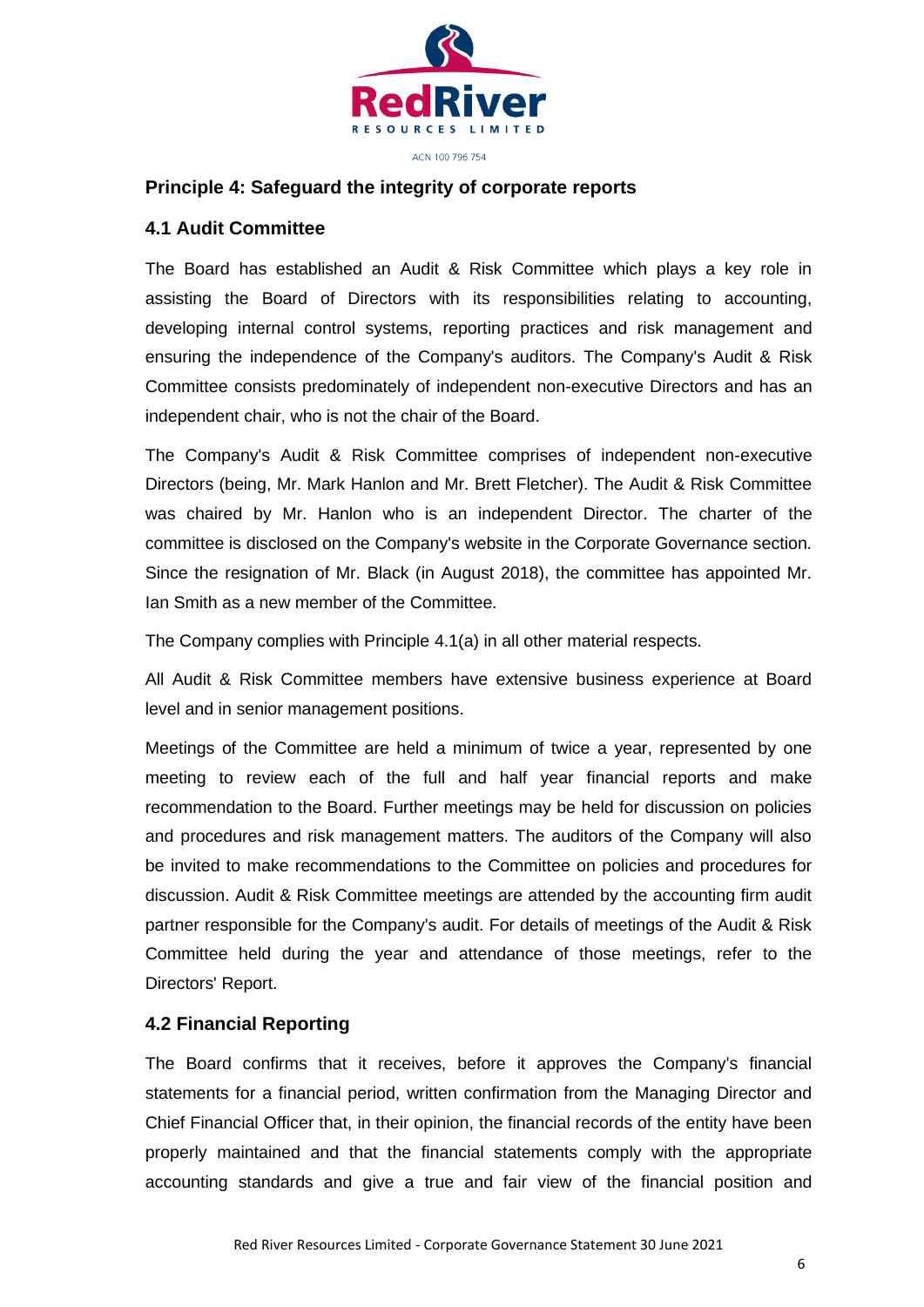

performance of the entity and that the opinion has been formed on the basis of a sound system of risk management and internal control which is operating effectively.

# **4.3 Periodic Corporate Reports**

The Board receives a copy of all ASX announcements in addition to the confirmation of their release. The Board receives as part of its monthly reporting pack, financials of the business, which predominantly form the basis for any periodic corporate reports (i.e. the 5B).

# **External auditor**

The external auditor is required to attend the Annual General Meeting of the Company and is available to answer shareholder questions about the conduct of the audit and the preparation and consent of the auditors' report.

# **Principle 5: Make timely and balanced disclosure**

# **5.1 Continuous disclosure**

The Company's Continuous Disclosure Policy is designed to promote transparency and investor confidence and ensure that all interested parties have an equal opportunity to obtain information which is issued by the Company. Additionally, the Company is committed to complying with the continuous disclosure obligations contained in the ASX Listing Rules and the Corporations Act 2001. In this regard, as at 30 June 2021 the Company has ensured that all shareholders and the market have had equal opportunity to obtain and review full information about the Company's securities.

A copy of the Company's Continuous Disclosure Policy is available on the Company's website in the Corporate Governance section.

#### **5.2 Market announcements**

The Board receives a copy of all ASX announcements in addition to the confirmation of their release.

#### **5.3 Investor or analyst presentations**

All substantive investor or analyst presentations are released to the ASX Markets Platform ahead of the presentation.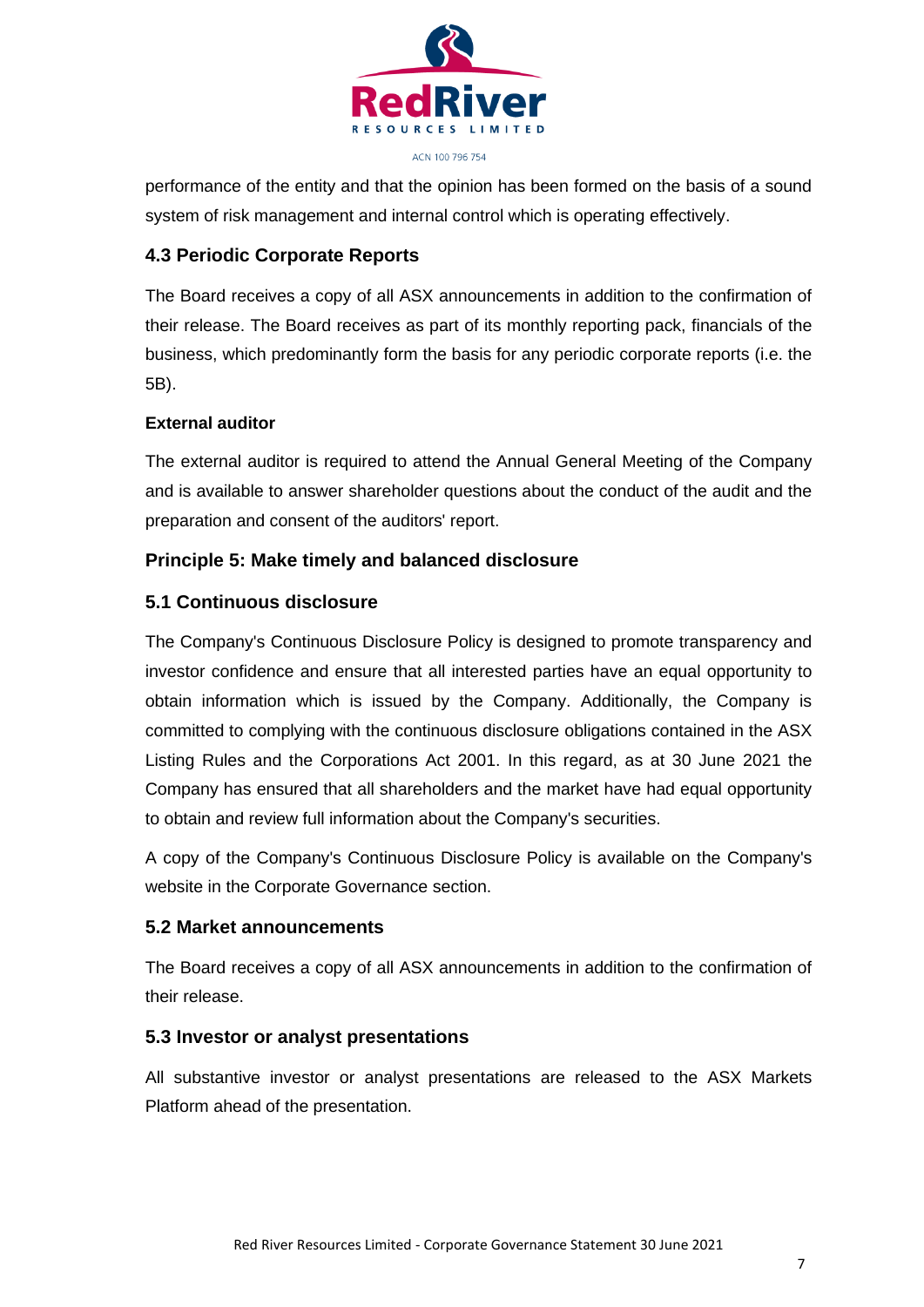

# **Principle 6: Respect the rights of security holders**

#### **6.1 Governance**

The Board informs shareholders of all major developments affecting the Company as follows:

- placing all announcements made to the market by providing a link from the Company's website to the ASX Company Announcements Platform;
- publishing all corporate governance policies and charters adopted by the Board on the Company's website; and
- placing the full text of notices of meeting and explanatory material on the Company's website.

The Company's communication strategy, which is governed by the Company's Code of Conduct Policy, is to promote effective communication with shareholders. During the financial year ended 30 June 2021, the Company has:

- provided shareholders and the financial markets with full and timely information about the Company's activities in a balanced and understandable way;
- complied with the continuous disclosure obligations contained in the applicable ASX Listing Rules and the Corporations Act 2001.; and
- communicated effectively with its shareholders and made it easier for shareholders to communicate with the Company by electronic means.

# **6.2 Shareholder Participation and Correspondence**

The Board encourages full participation of shareholders at the Annual General Meeting (AGM) to ensure a high level of accountability and identification with the Company's strategy and goals.

The 2021 Notice of Meeting for the 2021 AGM will be provided to all shareholders and made available on the Company's website.

The external auditor is required to attend the Annual General Meeting of the Company and is available to answer Shareholder questions about the conduct of the audit and the preparation and content of the auditors' report.

# **6.3 Shareholder participation**

Shareholders are able to communicate with the Company electronically and ask questions via the Company's website or by emailing the company secretary. Investors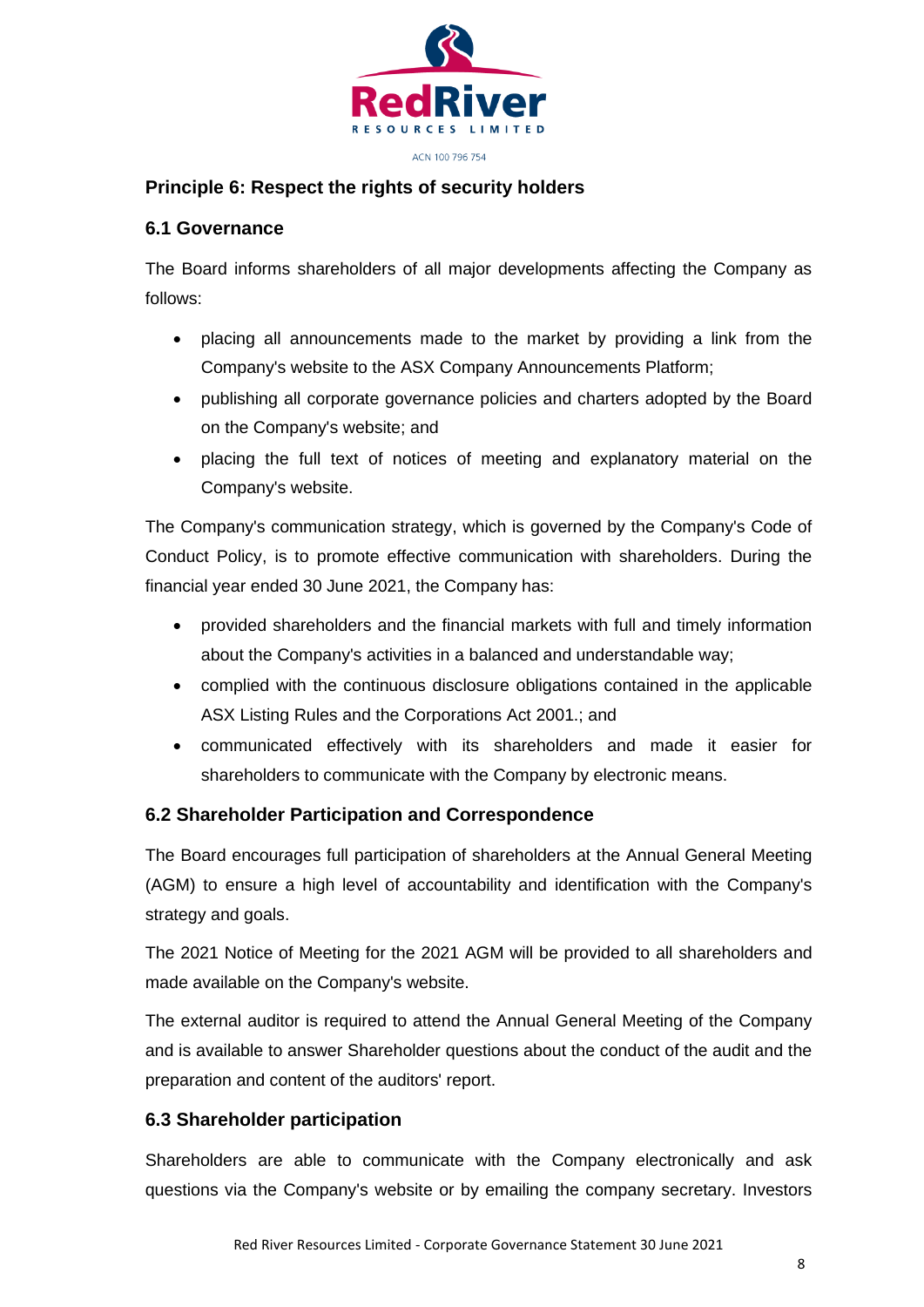

are also able to the communicate with the Company's share registry electronically, by emailing the share registry or via the share registry's website.

Shareholders are provided with the opportunity to mix with the Board and senior staff at meetings of security holders (when held in person) and are invited to ask questions before each resolution is put to shareholder to vote.

# **6.4 Security holder meetings**

During the 2021 annual general meeting, shareholders were invited to vote via a poll rather than by a show of hands.

# **6.5 Share registry communication**

Investors are also able to the communicate with the Company's share registry electronically, by emailing the share registry or via the share registry's website.

# **Principle 7: Recognise and manage risk**

#### **7.1 Risk Committee**

The Audit & Risk Committee is responsible for ensuring that adverse risk and mitigation of those risks are identified on a timely basis and that the Company's objectives and activities are aligned with the risks and opportunities identified by the Audit & Risk Committee and the Board of Directors.

The Company's Audit & Risk Committee comprises of independent non-executive Directors (being, Mr. Mark Hanlon and Mr. Brett Fletcher). The Audit & Risk Committee was chaired by Mr. Hanlon who is an independent Director. The charter of the committee is disclosed on the Company's website in the Corporate Governance section. Since the resignation of Mr. Black (in August 2018), the committee has appointed Mr. Ian Smith as a new member of the Committee.

The Company complies with Principle 4.1(a) in all other material respects.

Details of the number of times the Audit & Risk Committee met throughout the year ended 30 June 2021 and the individual attendances of the members at those meetings are disclosed in the Directors' Report. The Audit & Risk Committee is in the process of updating the Risk Management Policy, however a copy of the existing policy is available on the Company's website in the Corporate Governance section.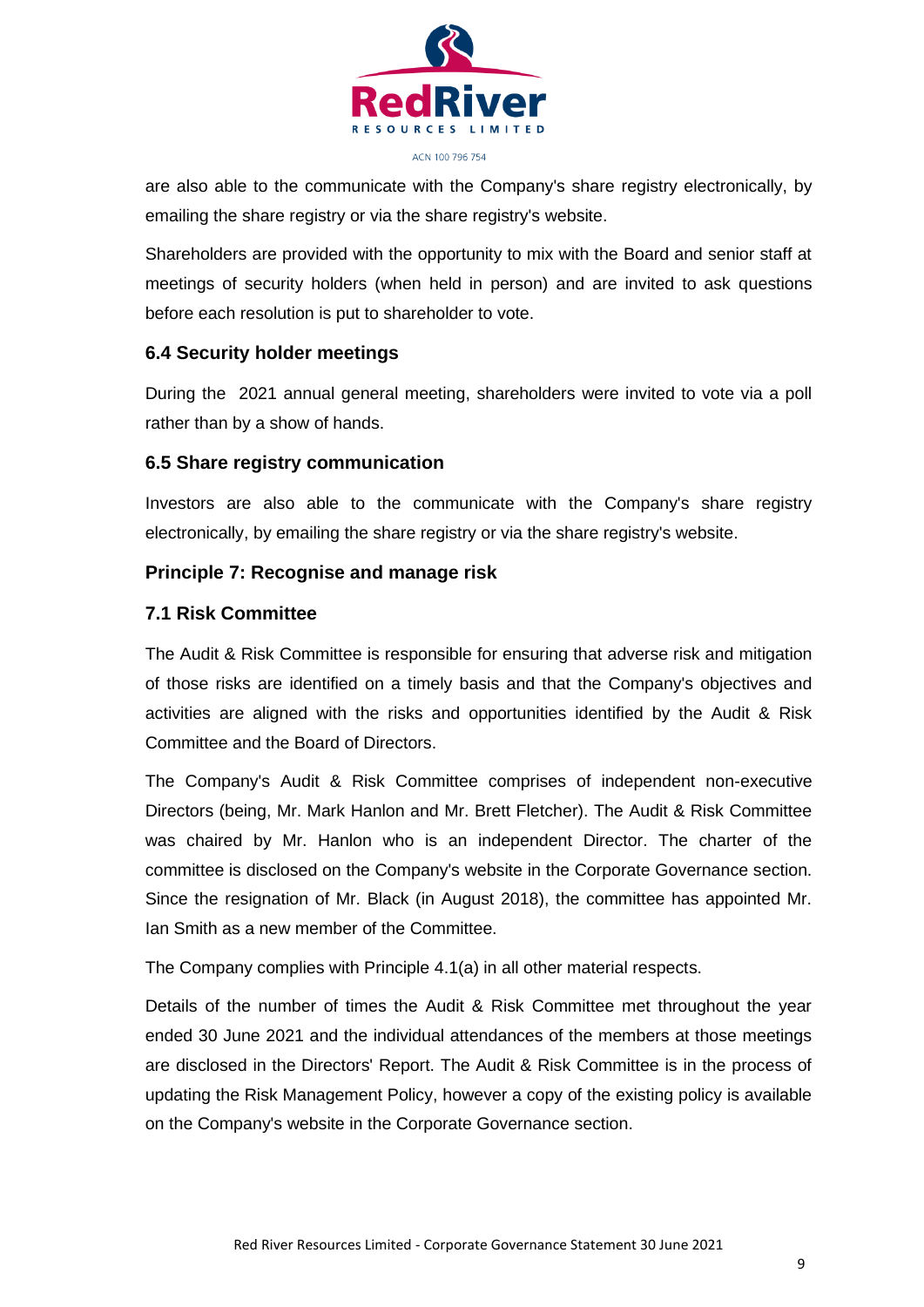

#### **7.2 Risk management framework**

Management completed a detailed risk assessment of the Company's operation, procedures and processes as part of the preparation of works for the re-start of the Thalanga Mill and has updated and implemented new Policies and Procedures as part of this process. Subsequently during 2019 financial year the Company commissioned an independent OH&S audit which resulted in a series of recommendations which have been implemented during the 2020 and 2021 years.

#### **7.3 Internal audit**

The Company currently does not have an internal audit function. Management reviews the Company's major business units, organisation structure and accounting controls and processes on a regular basis and reports accordingly to the Board. The Board is satisfied that the processes in place to identify the Company's material business risks are appropriate and that these risk re being effectively managed. The Company's risk management processes are monitored and reported against on an ongoing basis.

#### **7.4 Environmental and Social Risks**

The Company's operations are subject to the significant regulations under Commonwealth and State legislation. The Directors believe that the Company has adequate system in place for the management of its economic, environmental and social sustainability risk as they apply to the Company.

So far as the directors are aware, there have been no significant breaches of environmental conditions of the Company's exploration or development licences.

#### *Greenhouse Gas and Energy data reporting requirements*

The Company is subject to the reporting requirements of both the Energy Efficiency Opportunities Act 2006 and the National Greenhouse and Energy Reporting Act 2007.

The Energy Efficiency Opportunities Act 2006 requires the company to assess its energy usage, including the identification, investigation and evaluation of energy saving opportunities, and to report publicly on the assessments undertaken, including what action the Company intends to take as a result. The National Pollutant Inventory (NPI) requires the company to report its annual substance emissions and energy use.

Each year the Company completes the necessary filings with NPI, with the 2021 filing due by 30 September 2021. The Company will continue to monitor its annual substance emission and energy use and file future reports as required.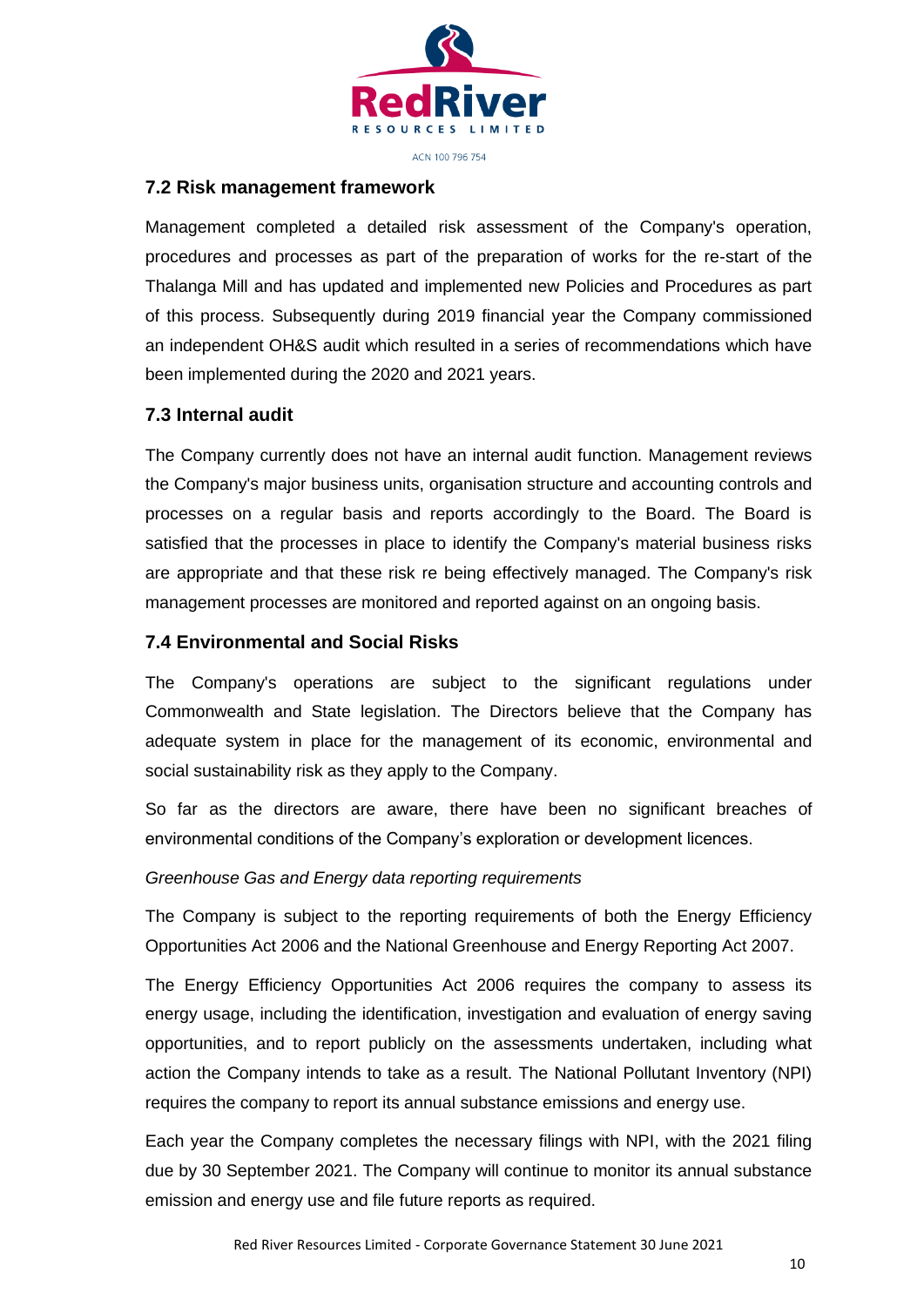

# **Principle 8: Remunerate fairly and responsibly**

#### **8.1 Remuneration Committee**

The Company has a Nomination & Remuneration Committee which is responsible for:

- determining and reviewing compensation arrangements for the Directors, the Managing Director and Executive Directors; and
- approving parameters within which the review of the compensation arrangements for their senior executive team can be conducted by the Managing Director.

The Nomination & Remuneration Committee

During the 2021 financial year the Company had a Nomination & Remuneration Committee. The Nomination & Remuneration Committee comprised of independent non-executive Directors (being, Mr. Mark Hanlon and Mr. Brett Fletcher) and was chaired by Mr. Fletcher who is an independent Director. The charter of the committee is disclosed on the Company's website in the Corporate Governance section. Since the resignation of Mr. Black (in August 2018), the committee have not appointed a new nonexecutive director committee member due to the size of the Company board. With the appointment of Mr. Ian Smith as a non-executive director of the Company, the nomination committee will revert back to three non-executive members.

The Company complies with Principle 8.1(a) in all other material respects.

Details of the number of times the committee met throughout the period and the individual attendances of the members at those meetings are disclosed in the Directors' Report.

#### **8.2 Remuneration**

Details of Directors' and key management personnel remuneration for the year ended 30 June 2021 are set out in the Remuneration Report (contained in the 2021 Annual Report).

The structure of non-executive Directors' remuneration is distinct from that of executives and is detailed in the Remuneration Report (contained in the 2021 Annual Report).

The Company has a Executive Remuneration Policy as well as an Equity-based Remuneration Scheme.